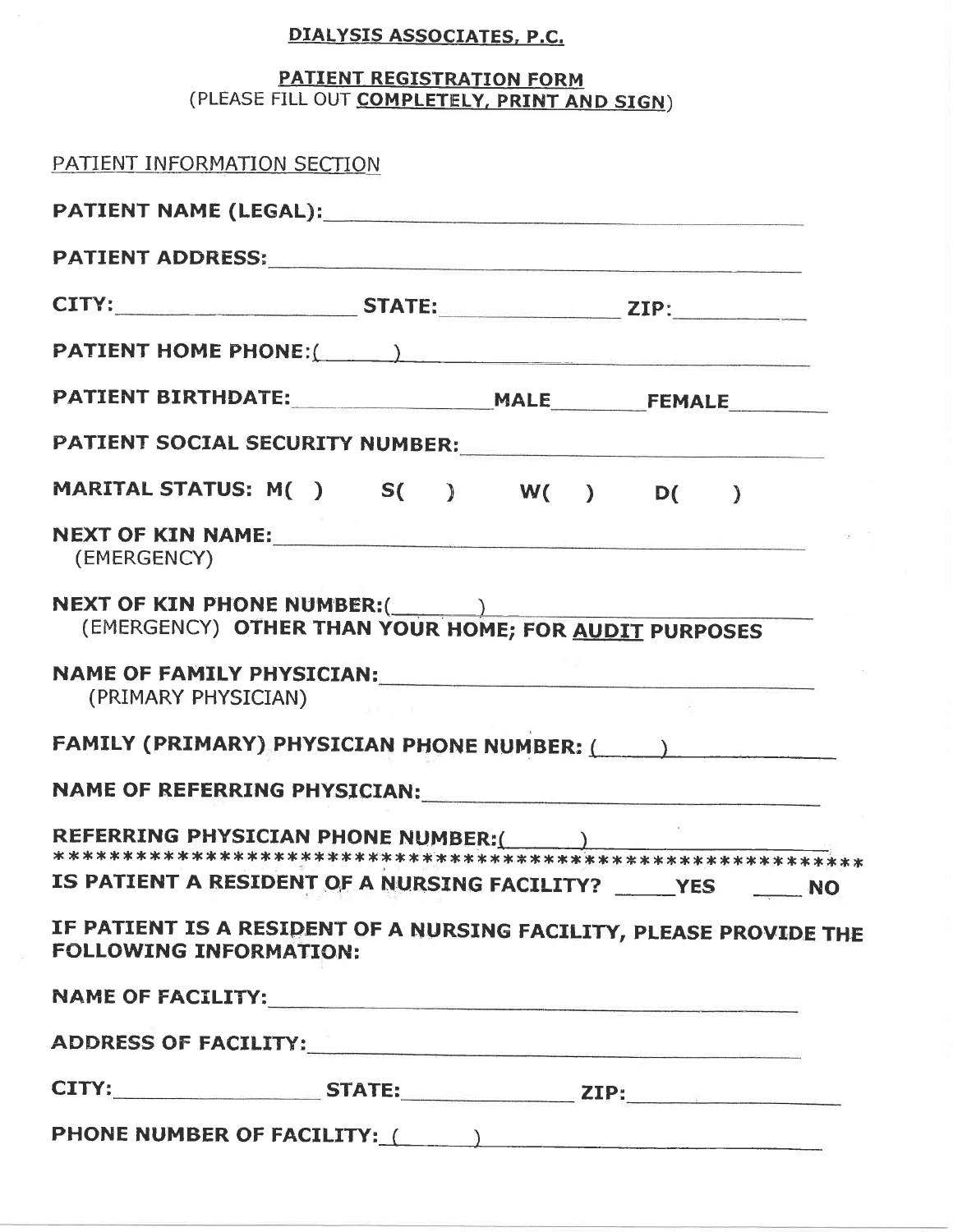(PATIENT REGISTRATION FORM CONTINUED)<br>PAGE 2

# **EMPLOYMENT AND INSURANCE INFORMATION**

| EMPLOYER ADDRESS: NAMEL AND THE SERVICE OF STRAIN CONTROL CONTROL CONTROL CONTROL CONTROL CONTROL CONTROL CONTROL CONTROL CONTROL CONTROL CONTROL CONTROL CONTROL CONTROL CONTROL CONTROL CONTROL CONTROL CONTROL CONTROL CONT |                      |                            |                                |                               |  |
|--------------------------------------------------------------------------------------------------------------------------------------------------------------------------------------------------------------------------------|----------------------|----------------------------|--------------------------------|-------------------------------|--|
|                                                                                                                                                                                                                                |                      |                            |                                |                               |  |
|                                                                                                                                                                                                                                |                      |                            |                                |                               |  |
|                                                                                                                                                                                                                                |                      |                            |                                |                               |  |
|                                                                                                                                                                                                                                |                      |                            |                                |                               |  |
| IS PLACE OF EMPLOYMENT CONSIDERED A LARGE GROUP (100 OR MORE<br>EMPLOYEES)? YES NO                                                                                                                                             |                      |                            |                                |                               |  |
| IS PLACE OF EMPLOYMENT CONSIDERED A SMALL GROUP (LESS THAN 100                                                                                                                                                                 |                      |                            |                                |                               |  |
| DOES PATIENT HAVE INSURANCE COVERAGE THROUGH THIS EMPLOYER?                                                                                                                                                                    | YES NO               |                            |                                |                               |  |
| (PLEASE PROVIDE A COPY OF INSURANCE CARD)                                                                                                                                                                                      |                      |                            |                                | ***************************** |  |
| DOES PATIENT HAVE PRESCRIPTION COVERAGE? ______ YES _______ NO;                                                                                                                                                                |                      |                            |                                |                               |  |
| IF YES, IS THIS "MEDICARE PART D"? ________ YES _______ NO; IF YES,                                                                                                                                                            |                      |                            |                                |                               |  |
| PLEASE PROVIDE COPY OF MEDICARE PART D CARD.                                                                                                                                                                                   |                      |                            |                                |                               |  |
| IS PATIENT RETIRED? _______ YES (IF SO, WHAT YEAR _______); _______ NO                                                                                                                                                         |                      |                            |                                |                               |  |
| DOES PATTENT HAVE MEDICARE? VES<br>IF "YES", WHY DID PATIENT QUALIFY FOR MEDICARE?                                                                                                                                             | <b>Example 2</b> AGE | The company of the company | <b>NO</b><br><b>DISABILITY</b> | kiad Pi∃                      |  |
| IF "DISABILITY", WHAT IS DISABILITY DUE TO? (PLEASE EXPLAIN WHAT                                                                                                                                                               |                      |                            |                                |                               |  |
|                                                                                                                                                                                                                                |                      |                            |                                |                               |  |
|                                                                                                                                                                                                                                |                      |                            |                                |                               |  |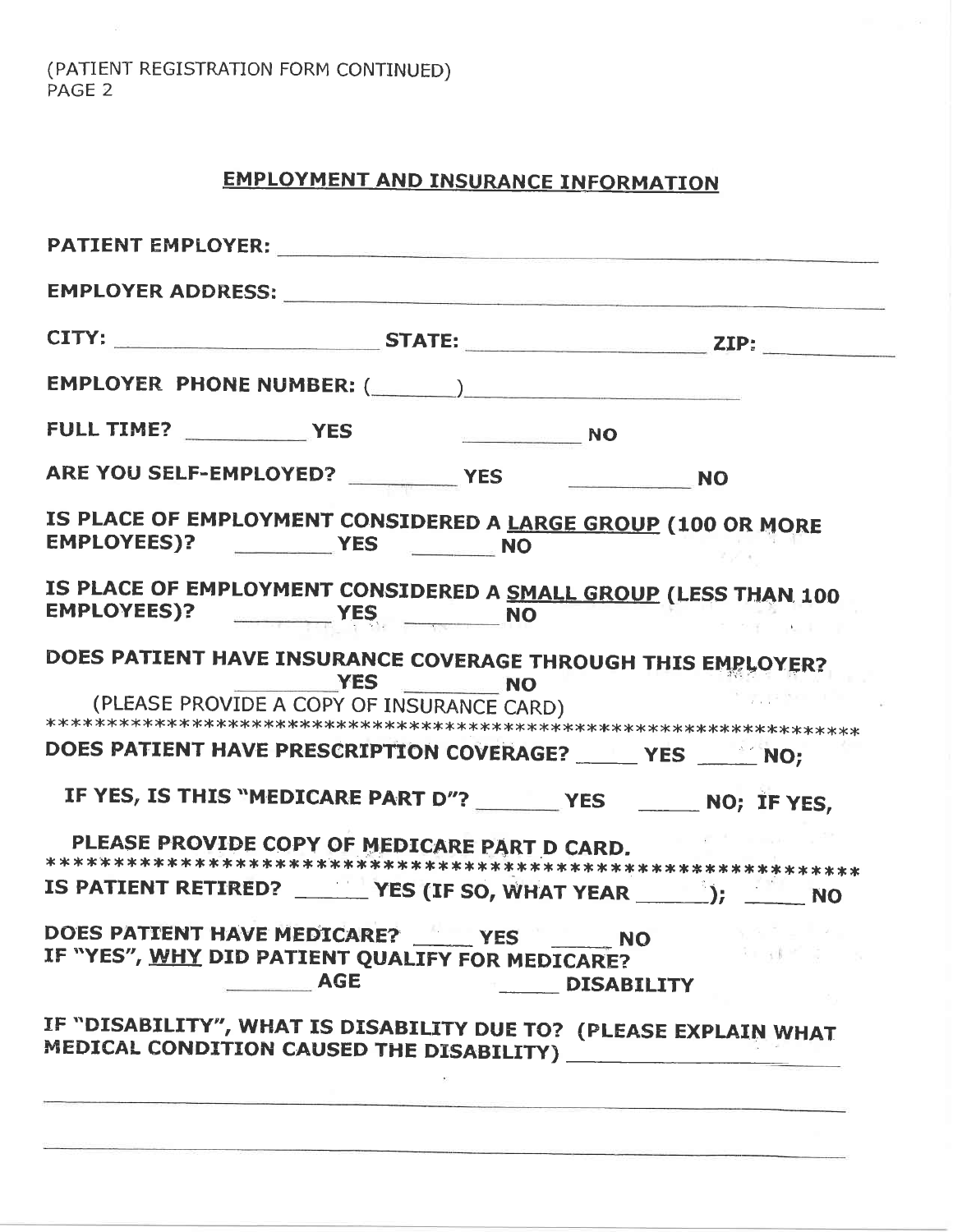(PATIENT REGISTRATION FORM CONTINUED)<br>PAGE 3

| WHAT IS THE PRIMARY INSURANCE COVERAGE FOR PATIENT?                                                                                                                                                                            |
|--------------------------------------------------------------------------------------------------------------------------------------------------------------------------------------------------------------------------------|
|                                                                                                                                                                                                                                |
|                                                                                                                                                                                                                                |
|                                                                                                                                                                                                                                |
|                                                                                                                                                                                                                                |
| INSURED'S RELATIONSHIP TO PATIENT: SPOUSE; ______ SELF; ______ DEPENDENT                                                                                                                                                       |
| DOES PATIENT HAVE A SECONDARY INSURANCE COVERAGE? _____ YES, _______ NO                                                                                                                                                        |
| IF "YES", PLEASE PROVIDE THE FOLLOWING INFORMATION:                                                                                                                                                                            |
| A COPY OF INSURANCE CARD                                                                                                                                                                                                       |
| NAME OF INSURANCE: NAME OF TRISONAL CONTRACT CONTRACT OF THE CONTRACT OF THE CONTRACT OF THE CONTRACT OF THE CONTRACT OF THE CONTRACT OF THE CONTRACT OF THE CONTRACT OF THE CONTRACT OF THE CONTRACT OF THE CONTRACT OF THE C |
|                                                                                                                                                                                                                                |
|                                                                                                                                                                                                                                |
| INSURED'S BIRTH DATE: NAMEL SERVICES SERVICES SERVICES SERVICES SERVICES SERVICES SERVICES SERVICES SERVICES S                                                                                                                 |
| INSURED'S RELATIONSHIP TO PATIENT: _____ SPOUSE; _____ SELF; _____ DEPENDENT<br>DOES PATIENT HAVE A THIRD INSURANCE COVERAGE? ______ YES, _______ NO                                                                           |
| IF "YES" PLEASE PROVIDE THE FOLLOWING INFORMATION:                                                                                                                                                                             |
| A COPY OF INSURANCE CARD                                                                                                                                                                                                       |
| NAME OF INSURANCE:                                                                                                                                                                                                             |
|                                                                                                                                                                                                                                |
|                                                                                                                                                                                                                                |
| INSURED'S BIRTH DATE: NAMEL AND RESERVE TO A SERIES OF THE SERIES OF THE SERIES OF THE SERIES OF THE SERIES OF THE SERIES OF THE SERIES OF THE SERIES OF THE SERIES OF THE SERIES OF THE SERIES OF THE SERIES OF THE SERIES OF |
| INSURED'S RELATIONSHIP TO PATIENT: ______SPOUSE; ______SELF; ______ DEPENDENT                                                                                                                                                  |